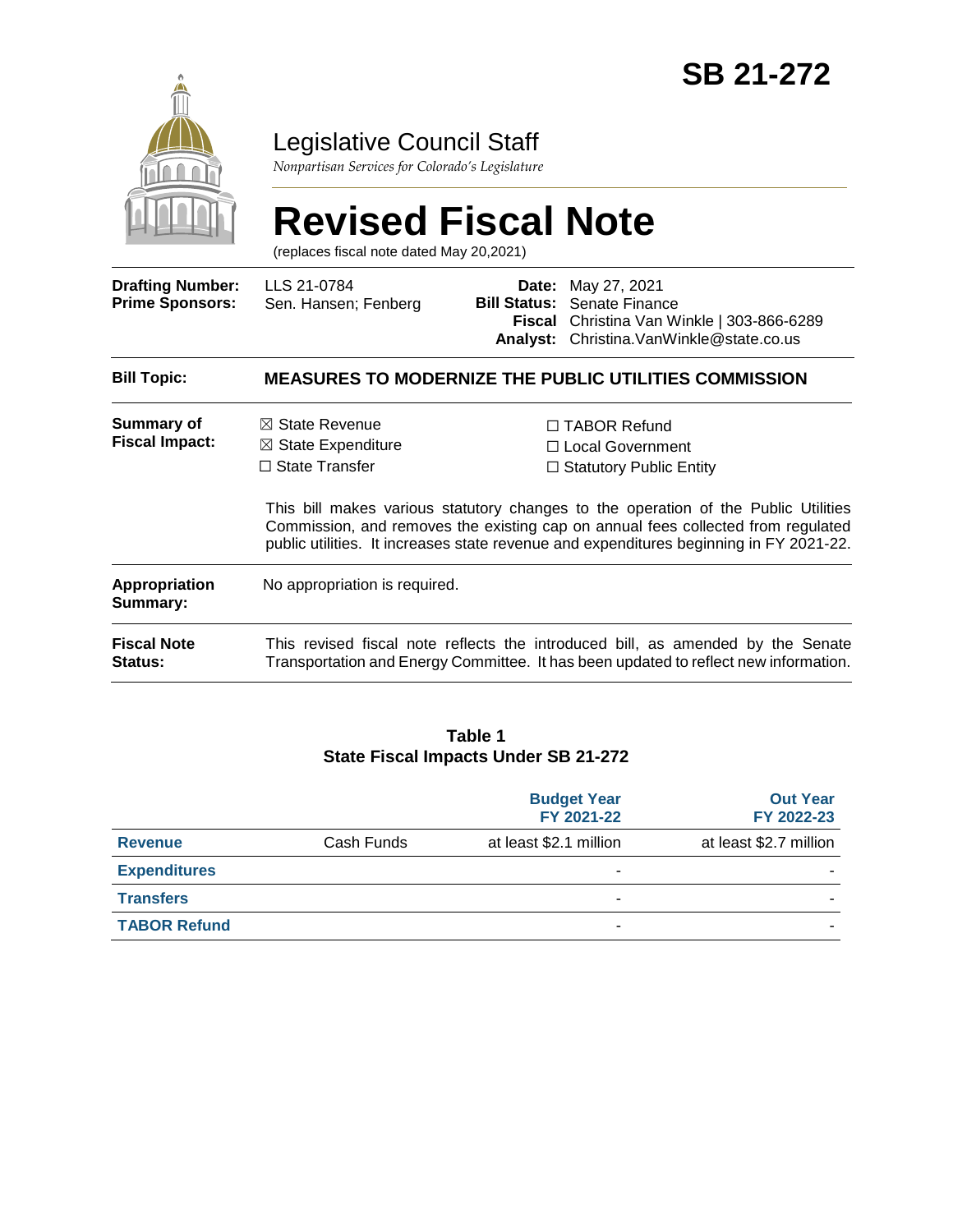Page 2

### **Summary of Legislation**

The bill makes various changes to the statutory operations of the Public Utilities Commission (PUC) in the Department of Regulatory Agencies. Specifically, the bill:

- authorizes the allocation of up to \$250,000 per year of the money the PUC receives from the Fixed Utility Fund for outside consultants and experts;
- requires the timely disclosure of any financial relationships between intervenors in a commission matter;
- directs the PUC to identify disproportionately impacted communities and adopt rules to improve equity, minimize impacts, and prioritize benefits to these communities;
- directs the PUC to adopt rules requiring qualifying regulated utilities subject to the renewable energy standards to retire renewable energy credits in a manner that benefits cities, counties, and businesses in Colorado and is consistent with the state's clean energy and climate goals;
- directs the PUC to adopt rules establishing fixed rates for net metering credits provided to community solar garden subscribers, adjusting for inflation if determined appropriate;
- requires investor-owned electric utilities to submit net present value of revenue requirement projections with respect to the retirement of electric generating facilities with and without the inclusion of Colorado energy impact bonds;
- requires PUC to include the social cost of carbon with regard to a portfolio's net present value of revenue requirements when approving a resource plan;
- requires regulated public utilities that use resource planning software to provide PUC staff with licenses and model assumptions;
- expands the time for the PUC to issue a decision on applications that are not accompanied by pre-filed testimony and exhibits from 210 to 250 days after the application is deemed complete; and
- allows utilities to apply for approval to issue securitized bonds related to mitigating the effects of extreme weather, wildfires, climate change, or other hazards,

Under current law, the annual fee collected from each regulated public utility is capped at 0.25 percent of the public utility's gross intrastate utility operating revenue for the preceding calendar year, except for telephone corporations which are capped at 0.2 percent. The bill removes the cap on annual fees collected from regulated public utilities.

### **Background**

The Taxation Division in the Department of Revenue collects reports from public utilities subject to a fee that includes gross intrastate utility operating revenues. Based on the fee percentage provided by the PUC, the Department of Revenue notifies public utilities of their calculated fees and then collects and administers the fee on a quarterly basis and distributes the collection to the PUC. Approximately 35 public utilities that are not telephone providers pay fees which are deposited into the Fixed Utility Fund. Approximately 206 telephone providers pay fees which are deposited into the Telecommunications Utility Fund. The PUC is currently assessing the statutory maximum rate of 0.25 percent of the gross revenues of regulated public utilities.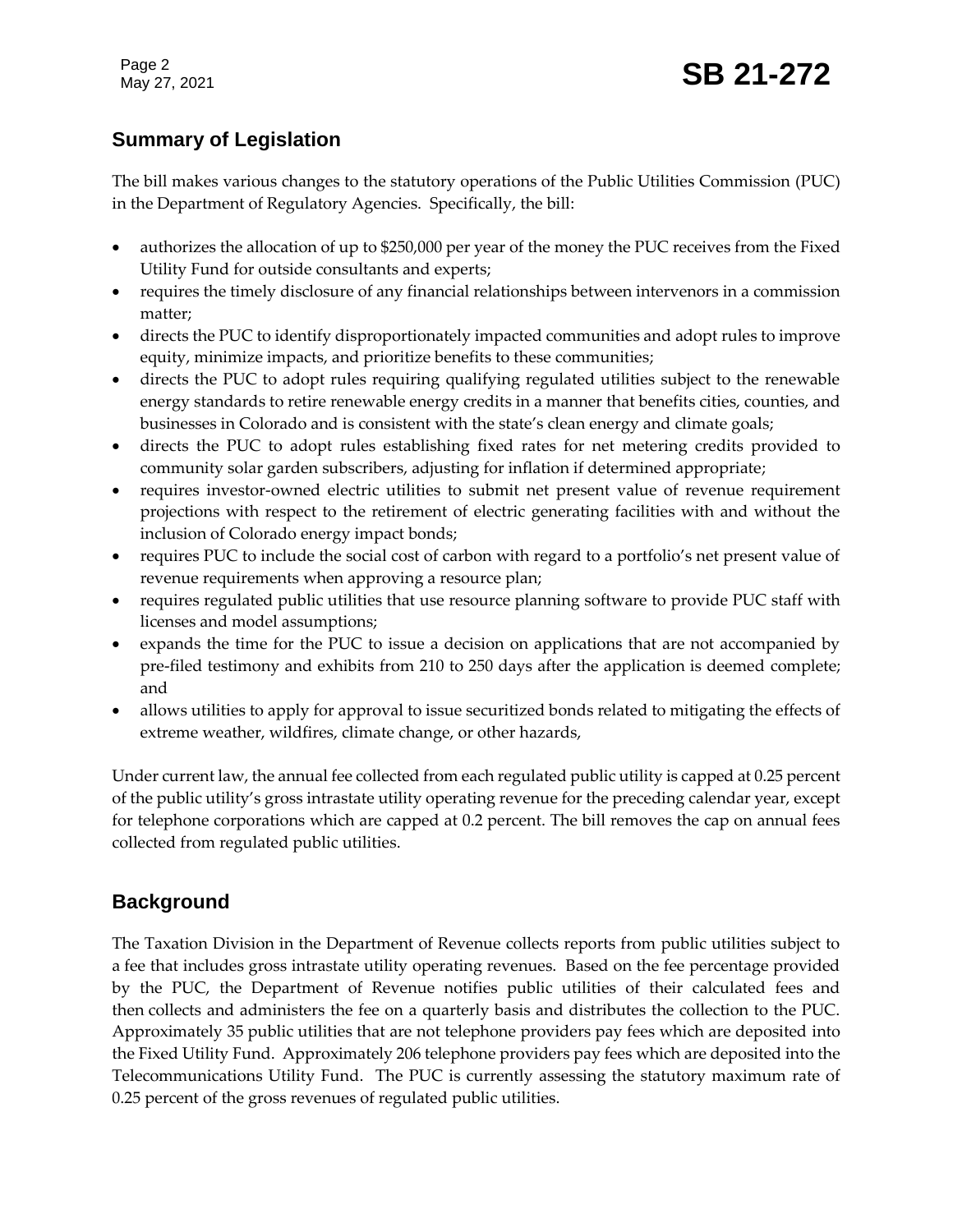## Page 3<br>May 27, 2021 **SB 21-272**

### **State Revenue**

Beginning in FY 2021-22, this bill will increase state cash fund revenue to the Fixed Utility Fund by eliminating the cap on annual fees collected from regulated public utilities. Any adjustment to the fee above the current cap will be set administratively by the PUC, and is subject to TABOR. Based on the projected costs of currently pending legislation affecting the PUC, the fiscal note estimates that the PUC will increase fee revenue collections by at least \$2.1 million in FY 2021-22 and at least \$2.7 million in FY 2022-23. The fiscal notes for the bills listed in Table 2 currently indicate a General Fund impact, rather than costs paid from the Fixed Utility Fund, due to the fee currently being set at its maximum amount. If this bill is enacted, it is assumed those bills will be funded through the Fixed Utility Fund. The fiscal note cannot estimate any other increase that the PUC may consider due to other factors. Any fee increase will be paid by regulated utilities in proportion to their share of gross intrastate utility revenue.

| <b>Bill No.</b> | <b>Bill Topic</b>                                                  | FY 2021-22  | FY 2022-23  |
|-----------------|--------------------------------------------------------------------|-------------|-------------|
| HB21-1269       | <b>PUC Study of Community Choice Energy</b>                        | \$61,733    | \$54,796    |
| SB21-072        | <b>PUC Modernize Electric Transmission</b><br>Infrastructure       | \$500,000   | \$500,000   |
| SB21-103        | <b>Sunset Office of Consumer Counsel</b>                           | \$553,071   | \$674,874   |
| SB21-108        | <b>PUC Gas Utility Safety Inspection Authority</b>                 | \$524,642   | \$359,260   |
| SB21-246        | Electric Utilities Promote Beneficial Electrification              | \$212,081   | \$705,799   |
| SB21-261        | <b>PUC Encourage Renewable Energy Generation</b>                   | \$117,774   | \$120,031   |
| SB21-264        | Adopt Programs Reduce Greenhouse Gas<br><b>Emissions Utilities</b> | \$118,940   | \$348,939   |
|                 | <b>FY 2021-22 Total</b>                                            | \$2,088,241 | \$2,763,699 |

**Table 2 Pending 2021 Legislation with PUC Utility Regulatory Costs\***

*\* Expenditures in these bills are currently reflected as General Fund expenditures in fiscal notes, and can be paid for instead by the Fixed Utility Fund if Senate Bill 21-272 is enacted.*

### **State Expenditures**

The various provisions of the bill will increase PUC workload; however, no change in appropriations is required, as many of the changes in the bill codify current initiatives or can be accomplished as part of existing proceedings. For example, the PUC has already begun to incorporate the identification and prioritization of disproportionately impacted communities to improve equity in proceedings. The PUC's upcoming rulemaking can accommodate the modifications to the retirement of renewable energy credits and the establishment of fixed rates for net metering credits to community solar garden subscribers.

Other provisions in the bill concerning the inclusion of energy impact bonds in net present value of revenue requirement projections, and including the social cost of carbon dioxide with regard to a portfolio's net present value of revenue requirements can be accomplished within existing appropriations. Finally, the fiscal note assumes that the bill's provision allowing the PUC to expend up to \$250,000 of fees to the Fixed Utility Fund on outside consultants will not result in increased expenditures, but rather authorizes the use of cash funds in this way.